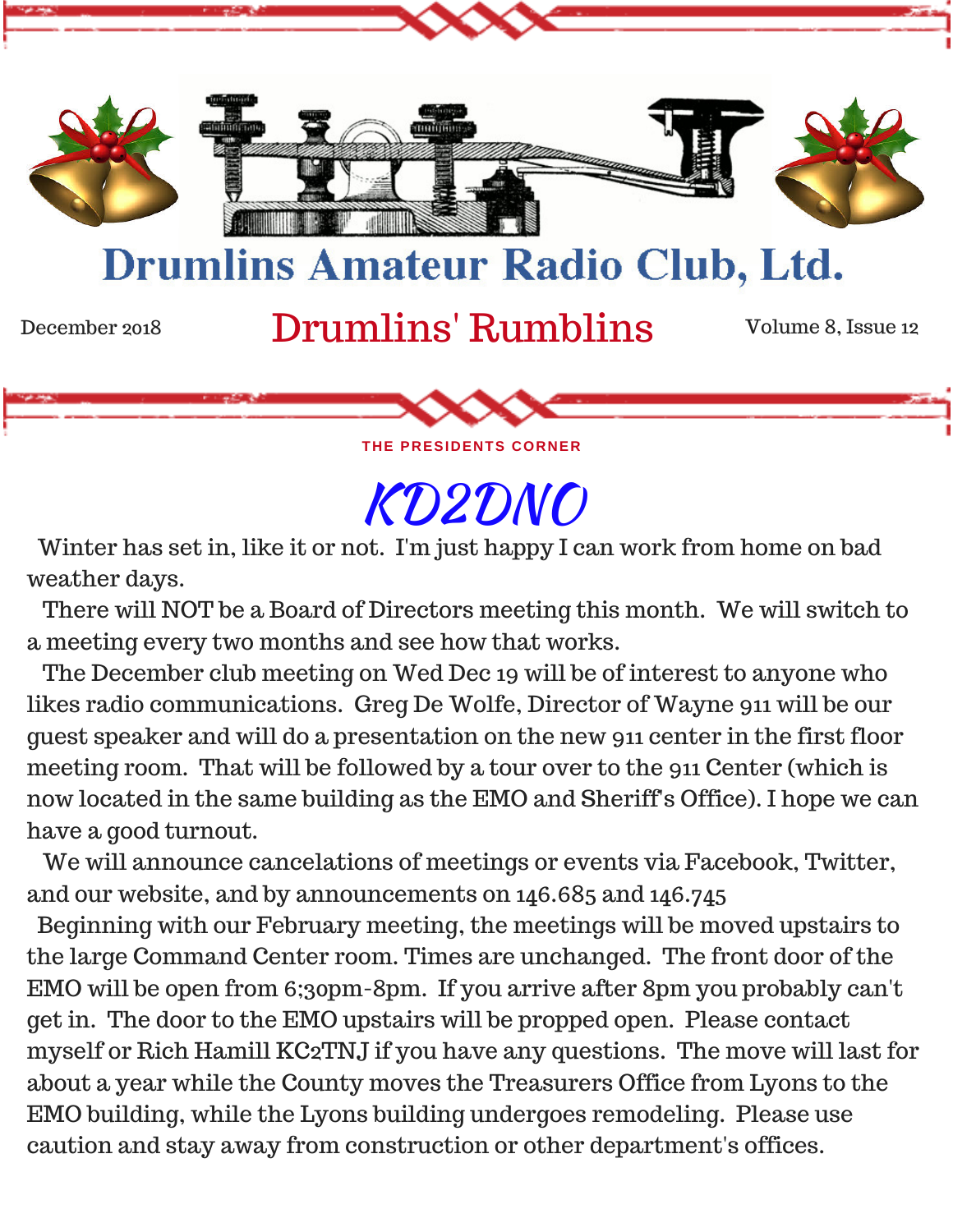I'd like to welcome new Board Director Lew Ellwanger WE2LEW who has been, and will continue to be, our Communications and Membership Chairman. I also welcome his wife Nila who will assume responsibility as club Secretary from retiring Sabrina Hamill who has done a stellar job for many years. Our sincere thanks to Sabrina for all her work for Drumlins. Our thanks also to retiring Director Justin Toarmino W2JPT who we anticipate will remain active as part of the Repeater Committee.

 I will be on vacation through all of January so please contact our Vice President Rich KC2TNJ at Tinker@rochester.rr.com or any Board member for any needs.

My best wishes for a very Happy Holiday season including Merry Christmas,

Happy New year and Happy Chanukah..

Bill Tegtmeyer KD2DNO



## RACES-ARES DECEMBER 2018

Wow!, the end of the year 2018! Time sure flies and I wish it would slow down a bit. Actually I wish it would slow down a lot!, if I am honest. Hi. I have said before, we all remember as kids we wished time would go faster when we were bored. Time was nice enough to hear us way back then and has speed-ed up like we wished! How come Father Time doesn't hear us now when we wish to have time slow down? Hi! I guess that is too philosophical a question to be answered here.

One question is I hope I can type this December's article as I am at a slight vision disadvantage. I'll tell you at the end how I did. You all know the keyboard is "enemy #1" and the reason I didn't become a 058 Morse Code Interceptor back in the US Army Security Agency days while at Ft. Devens MA in school there in mostly 1965. I got to Devens just before Thanksgiving from Army basic from Ft. Dix NJ. Being a newbie to Devens I pulled KP on that Thanksgiving just arriving three days before. The reception company was in the really old "temporary" wood barracks supposedly to used just for the duration of WWII only. These barracks were still WWII coal heated they were so old and temporary! Hi. They looked like they went through WWII as well.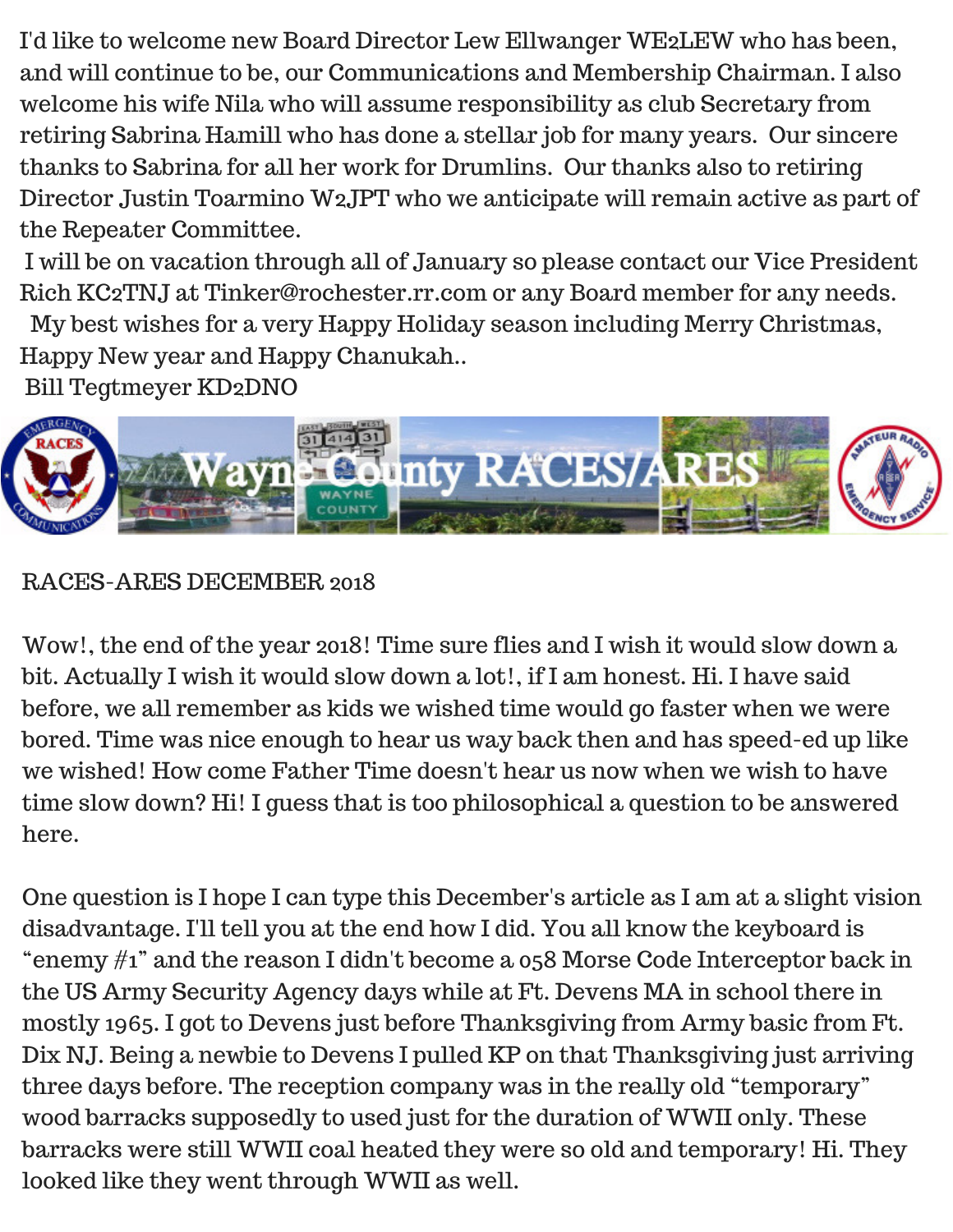The only good thing was they were close to the base PX exchange, the theater, post office, etc., the main commercial area of Devens. The actual sight of the old rundown barracks, the officers kept away from the area which was sorta hidden and semi-isolated if I remember well enough. Well, anyone a peon rank in the US military knows, it is better when any officer no matter what rank stays away and doesn't bug the lower especially "un-non-com" ranks, life is always much easier. Hi. (I think even W2EVU, as a low ranking fly-boy officer, might argue that thought a little. But I think he had a better time than us E-1, E-2, E-3 or E-4 peons. Hi. You'll have to ask Walt who I am sure would enlighten us. Hi.)

Bird walking again, Taylor. Oooops. What I am getting at is the enemy keyboard is now supplemented with bad eyesight as well. Got the pesky cataracts taken care of in the eyes but I am a week away from a new Rx for glasses lenses and two weeks before I can get the new glasses on my nose to focus properly. I had a bad enough time typing with extreme nearsightedness before which now I've traded for extreme farsightedness after cataract surgery! No joke! I've got the "cheapy" Rite Aid off the rack reading glasses (Oooooo, Foster Grant's even! Hi.) to try and help with seeing close, but my nose is 6 inches from the keyboard and computer screen to make the eyes work well enough. The Open Office page is as large as I can get on the computer screen and the lettering is bumped up to #12 in letter size and blurry enough I can "see," not literally, what I am typing. I'd flunk remedial typing even at Devens if it was 54 years ago and they'd make me a school funky cook. Remember my story of the ASA cook who cut the breakfast grapefruit in half the wrong way? What a horror story my ASA life would have been if I had not passed that remedial typing! This month's article is a real challenge to type notched up about ten times. Hi hi. Try finding that mouse skinny "I" cursor thingy that moves all over on the screen when even the #12 letting is a blur!, and you're correcting multiple mistakes typing. No fun.

I send out a club email before, but do remember this is the Christmas-New Year times of the year with December. As a result, there are no Ontario County and WARECS Sunday nets the Sundays before Christmas Day or New Years Day December 23rd and 30th. (Notice I got the right "there" in this article which I didn't in the email. Hi.) I am hoping to get my new glasses before Christmas. It would be a welcome Christmas time present. The XYL is sick of doing all the van driving. She doesn't like to drive actually. She doesn't know all the back country roads as I do.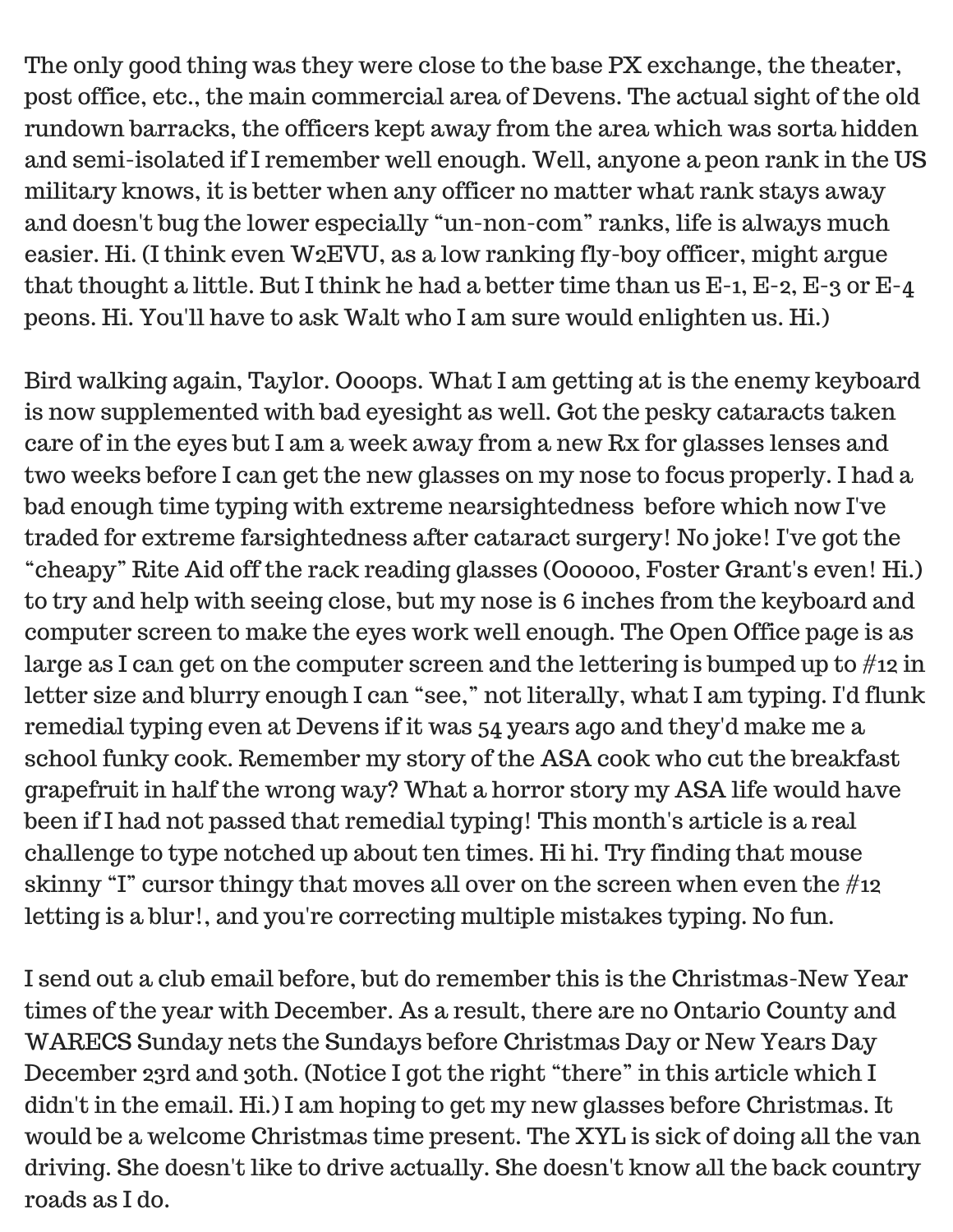To keep the domestic peace I just say, "Go whatever way you wish that is the easiest." (In fact KC2TNJ may be hearing from me for a ride to the DARC meeting! Okay, Rich? I could drive in the day in an emergency. Night? Forget it! No way even with my almost 20/20 distant new eyeball lenses. Nothing is in focus perfectly.)



The picture attached with the newsletter shows the "son" and daughter putting up the 7-element Yagi in the farm home attic. I want to thank those two for helping me get the KB2KBY-1 packet station up and running at the South Road, Scottsville remote QTH. I've had the Yagi since the Aptil DARC hamfest. But with them teaching and a blended family of five kids ages 4-11 years old, they're just trying to find that Father Time we're complaining about going too fast. Since I am worthless doing almost any kind of antenna stuff, running coax, drilling in and out ports for coax runs, etc., which this ham avocation needs to have done to make things work, I am very thankful for the daughter and "son" taking their valuable limited time to take care of me in these "radio" projects. The KB2KBY-1 is working very well! The packet-teers are faithfully "rogering" the net messages on the KB2KBY-1 BBS mailbox. We have even a few more "packet-teers" checking in on the BBS dusting off their old TNCs. Hi. Once again the packet rogers are outnumbering the voice checkins on the Sunday net. TNX, "packet-teers!"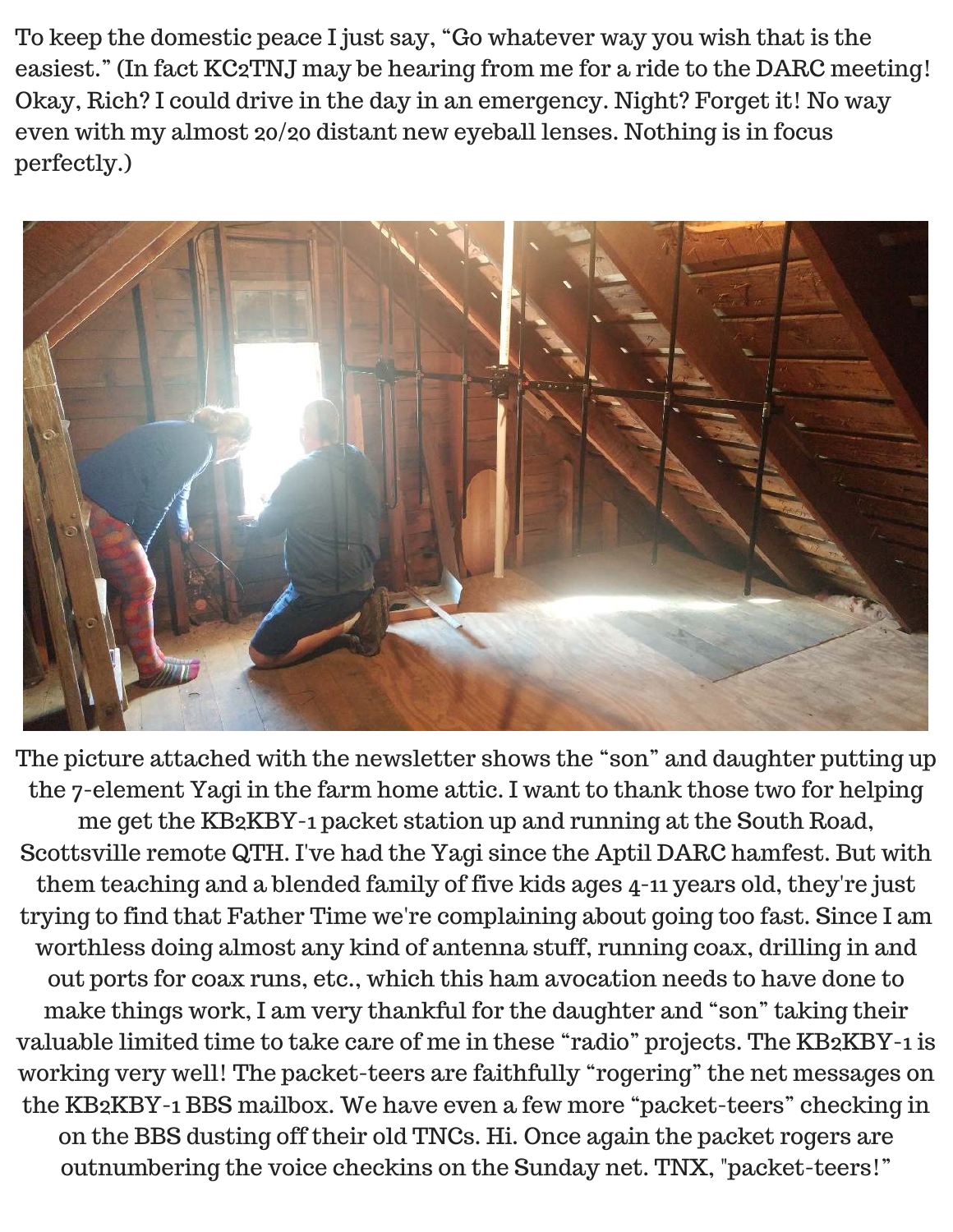January 2019, I'll have my 2018 "stats" for WARECS done. The only problem is the XYL and I finally cleaned out the storage locker filled by two families the end of September. Of course there are boxes to be sorted and gleamed of important stuff. That important stuff includes radio stuff. Right now the shack is suck a mess I can't find my calendar with all my numbers for the nets. It is buried and I must have an archaeological dig soon to find the silly thing. Pray for me on that, please. I've got to get more computerized with my stats and away from the old fashioned paper stuff. (You think I am bad! Check with KB2FSB at a meeting and ask about his CW files! Sorry, Lloyd.)

The XYL and I had our daughter's two girls (Willow and Maryn you have met at one our DARC summer picnics.), over for a sleepover recently. In the van traveling to and from the farm you play little games like "my little eyes see..." and get into some discussions. Of course they are at an age curious of life and wonderment of everything in general. One trip Bompa and Mimi and the girls got into a philosophical discussion of what non-human form we would like to be: a tree, a bird, a cloud, an animal or whatever. Well Bompa, yours truly, was driving the van and a little slow on his thoughts of what I would like to be in my nonhuman form. So Willow, the daughter's older girl and oldest grandchild by the way, being sharper in the "noodles" than I said with a response,"I know what you'd like to be, Bompa!" Being embarrassed being so slow thinking, I said, "What's that, Willow?" Just as innocently sweet as she is, Willow said, "Bompa, you would love to be a radio tower!" You could hear the laughter outside the van windows for a block it was so loud and such a roar from two cute young minds and two young minded old farts breaking up with laughter! I was surprised the traffic didn't stop on Rte 251 wondering, where that noise was coming from! Big HI. HI! It was one of those moments that will forever be edged in your memory. Good one, Willow! Perfect reply for a radio "nerd" as Willow's Mom calls me.

On that happy note, enjoy this time of the year with your family and friends as much as you can. The XYL and I will be out to the farm Christmas Eve celebrating with the seven grandkids as the Fairport son will be there with his XYL and family. Celebrating with the whole family Christmas Eve is a Manske, a.k.a. Taylor, family tradition still being kept! Happy 2019!, and may we enjoy the New Year even if it too will go too fast for us. Enjoy life! Happy DX and many QSOs for 2019!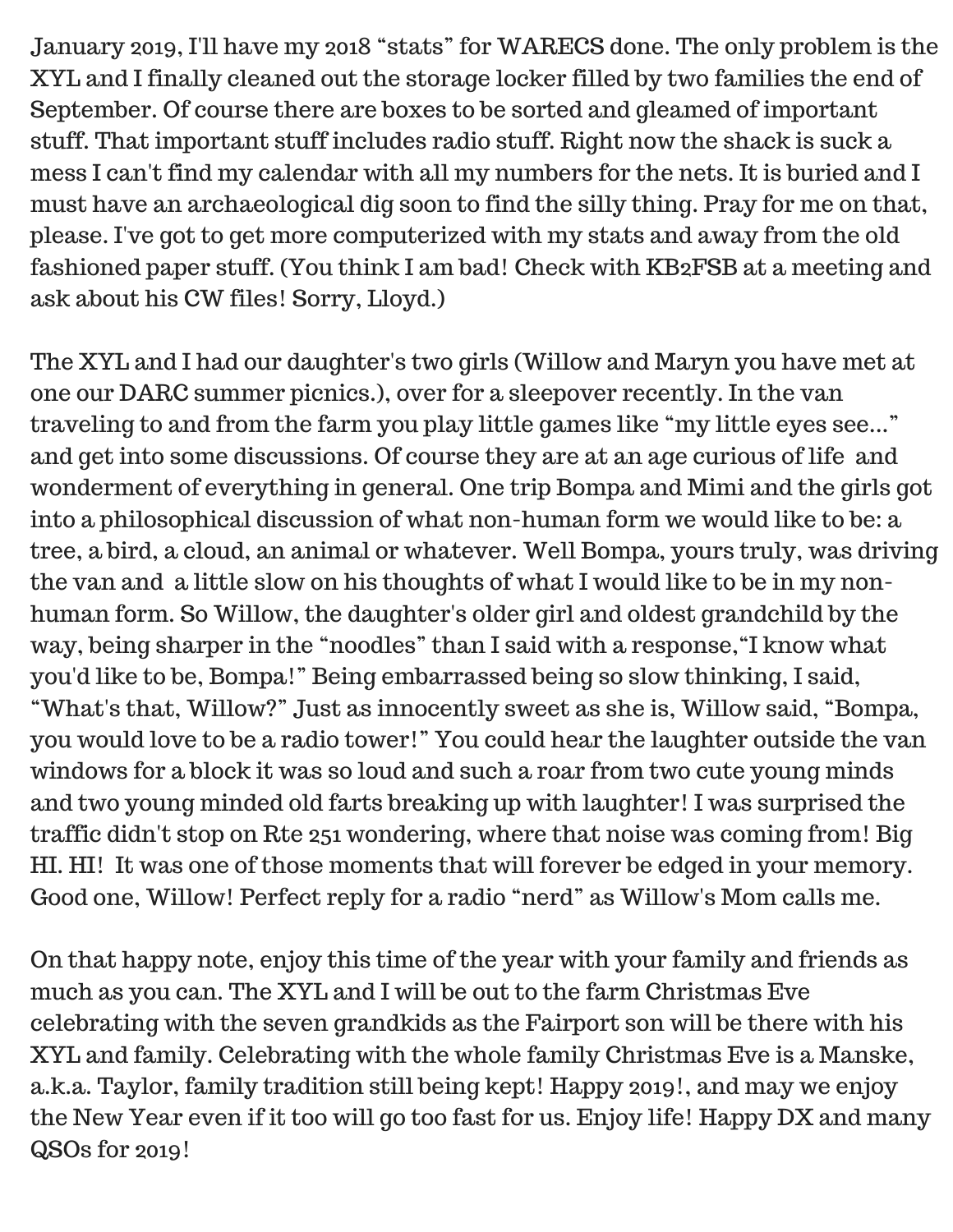### 73 & 88, Dave KB2KBY

P.S. TNX AGN for the bird walking. Got my article done for Lew in about two hours even with the many many corrections. Hi. Jay, what do you call that skinny "I" mouse thingy on the text document?





# EVERY TUESDAY 7PM.DARC NET on 146.745 (pl 71.9) repeater. Friendly rag chew and weather reporting.

EVERY SUNDAY 8:35 pm. WAREC RACES NET 146.685

EVERY SUNDAY 8pm SIARC NET 145.450

# December Program

December- 911 Center program and Tour.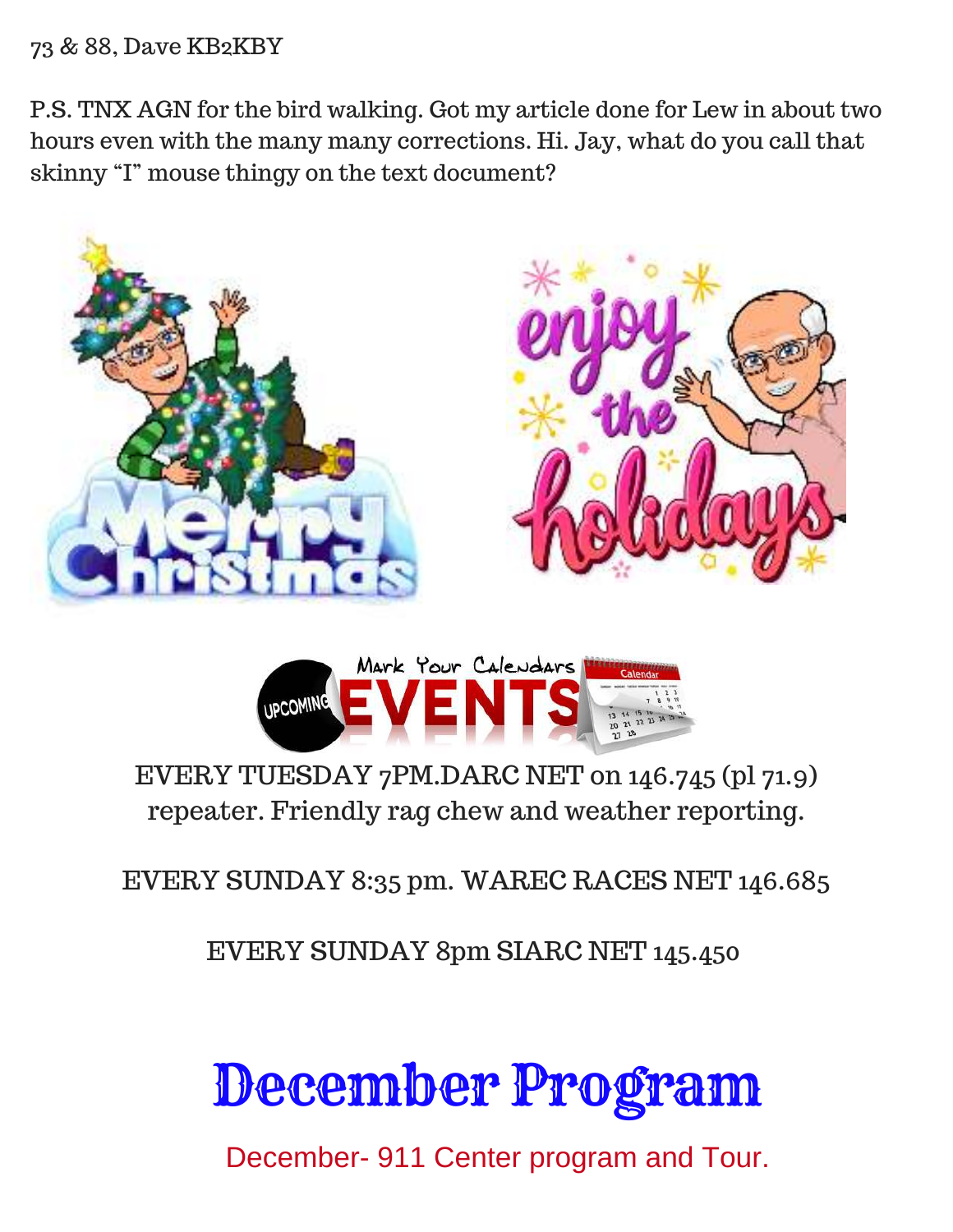### **NOTES:**

1). If winter weather requires cancelation of a meeting, the afternoon of the meeting we will make announcements via Facebook, Twitter and our Drumlins website. We will also make intermittent announcements on 146.685 and possibly on 146.745.

2). The Board has decided to meet only every other month unless there is a need to conduct business. We will not have A December Board meeting, and starting in January the Board will meet every other month on the Monday of the week preceeding the Club Wednesday meeting. Contact any member of the Board for more information or if you have business the Board needs to consider.

3). Starting probably with the February club meeting, we will be meeting at the EMO but on the second floor in the large Command Center room (where the Radio Shack is located). There will be construction requiring the County to use the first floor meeting room for offices for about one year. The downstairs door will be unlocked until 8pm. If you come late (after 8pm)you may not be able to get in the building.

4) The Radio Shack has been reorganized with new shelving and our new amplifier, Auto tuner and power supply. Remember, anyone removing any equipment for any reason must sign it out and sign back in using the clipboard on the storage cabinet



Repeater Report December 2018

**146.685** (allstar/echolink)- Was locked out of the Allstar pi again, had to reformat the sd card, and install new image, thankfully all the parameters have been saved on this image..saved hours of work.

**146.745**-(Fusion/allstar/echolink) Turned heat up a bit in the shed, temps seemed low.. removed preamp to see if noise issues settle down… maybe over loading the receiver. We will see. Heard some Fusion traffic on the repeater also, which is good to see.

**444.750**-( dstar/wires-x/analog/allstar) Justin W2JPT rebooted the Wires-x computer…Thank you to Steve KA1CNF for noticing it wasn't online. **224.900** (allstar)-still up and running little use …but working well. Affiliated-

**443.250**-(analog/DMR/D-star/YSF/allstar/WX alert)- working …little use **927.2125**-- no feedback-could use scanner to listen if you can do narrow band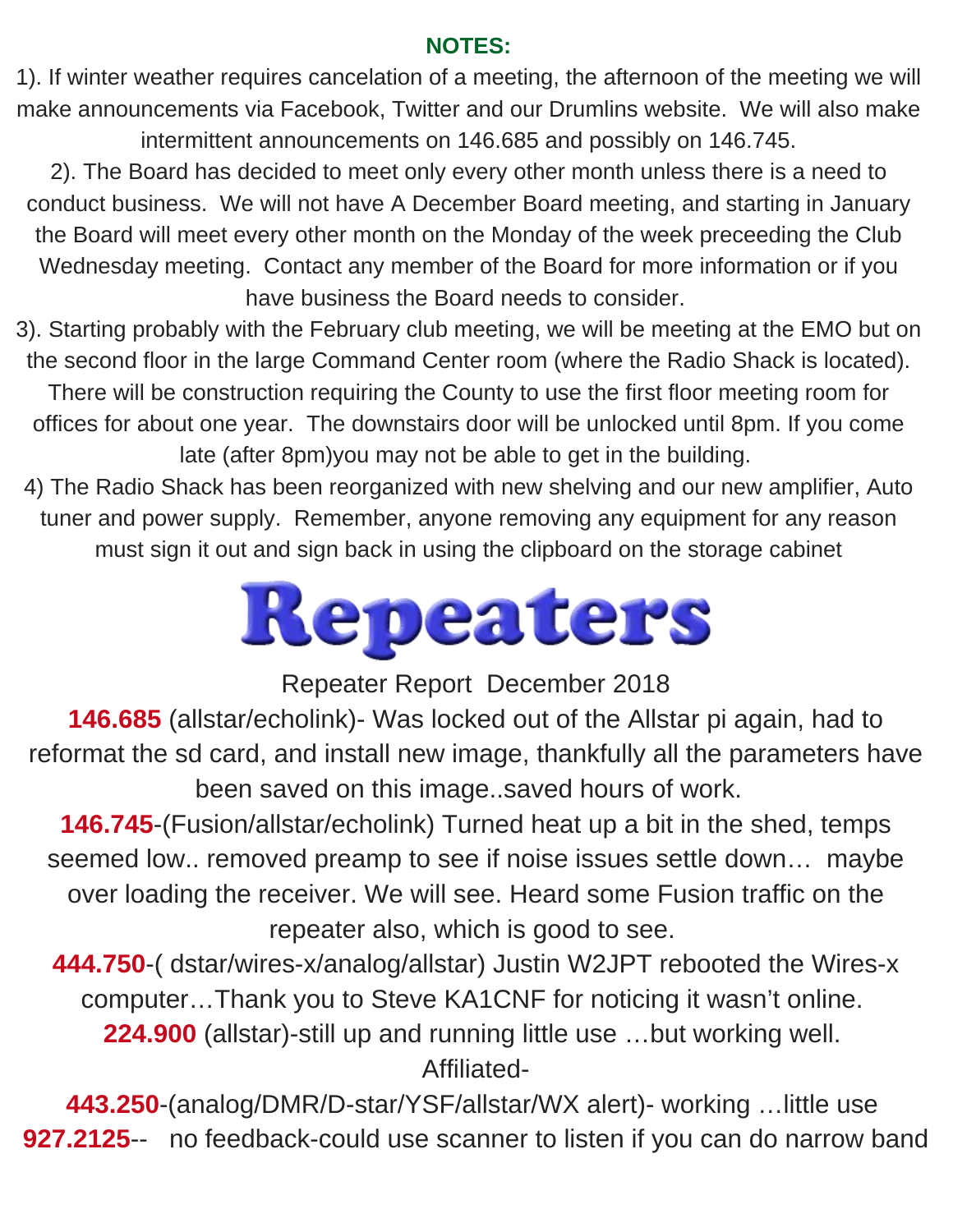

Merry Christmas!! Hope Santa Brings you a New Toy!!! Jeff

## A Ham's Christmas Poem!

Twas the night before Christmas, And all through 2 meters, Not a signal was keying up Any repeaters.

The antennas reached up From the tower, quite high, To catch the weak signals That bounced from the sky.

The children, Tech-Pluses, Took their H-Ts to bed, And dreamed of the day They'd be Extras instead.

Mom put on her headphones, I plugged in the key, And we tuned 40 meters For that rare ZK3.

When the meter was pegged By a signal with power. It smoked a small diode, And, I swear, shook the tower.

- Mom yanked off her phones, And with all she could muster Logged a spot of the signal On the DX PacketCluster.
- While I ran to the window And peered up at the sky, To see what could generate RF that high.
- It was way in the distance, But the moon made it gleam. A flying sleigh, with an Eight-element beam.
- And a little old driver Who looked slightly mean. So I thought for a moment, That it might be Wayne Green.
	- But no, it was Santa, The Santa of Hams. On a mission, this Christmas, To clean up the bands.
- He circled the tower, Then stopped in his track, And he slid down the coax Right into the shack.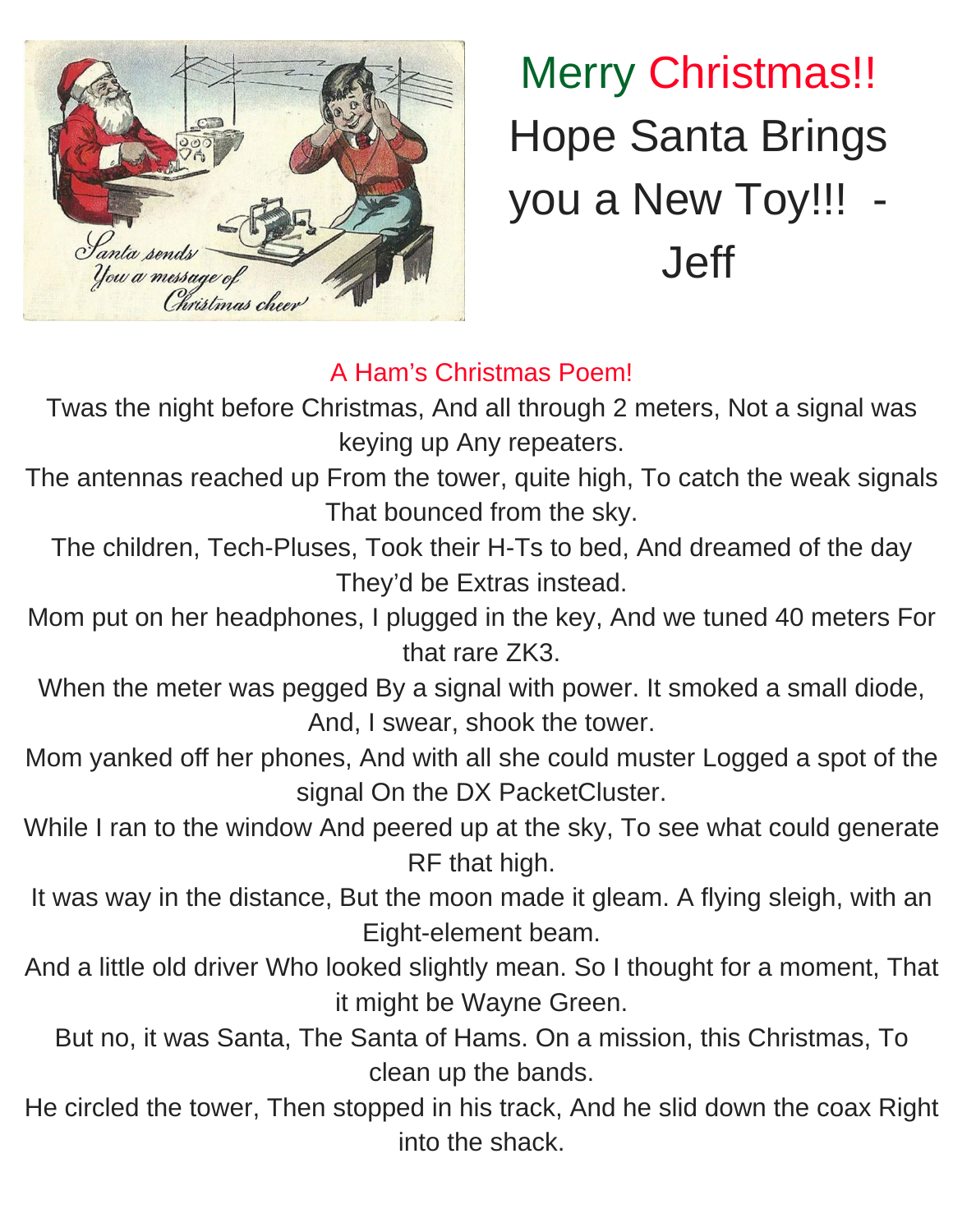While Mom and I hid Behind stacks of CQ, This Santa of hamming Knew just what to do.

He cleared off the shack desk Of paper and parts, And filled out all my late QSLs For a start.

He ran copper braid, Took a steel rod and pounded It into the earth, till The station was grounded.

He tightened loose fittings, Re-soldered connections, Cranked down modulation, Installed lightning protection.

He neutralized tubes In my linear amp. (Never worked right before; Now it works like a champ).

A new, lowpass filter Cleaned up the TV. He corrected the settings In my TNC. He repaired the computer That would not compute, And he backed up the hard drive And got it to boot.

Then, he reached really deep In the bag that he brought, And he pulled out a big box.

A new rig? I thought! A new Kenwood? An Icom? A Yaesu, for me?! (If he thought I'd been bad, it might be QRP!)

Yes! The Ultimate Station! How could I deserve this? Could it be all those hours that I worked Public Service?

He hooked it all up And in record time, quickly Worked 100 countries, All down on 160.

I should have been happy, It was my call he sent. But the cards and the postage Will cost two month's rent!

He made final adjustments, And left a card by the key: "To Joe, from Santa Claus. 73."

Then he grabbed his H-T, Looked me straight in the eye, Punched a code on the pad, And was gone with no good-bye.

I ran back to the station, And the pileup was big, But a card from St. Nick Would be worth my new rig.

Oh, too late, for his final came over the air. It was copied all over. It was heard everywhere.

The Ham's Santa exclaimed What a ham might expect, "Merry Xmas to all,And to all, good DX!"

Author: Unknown